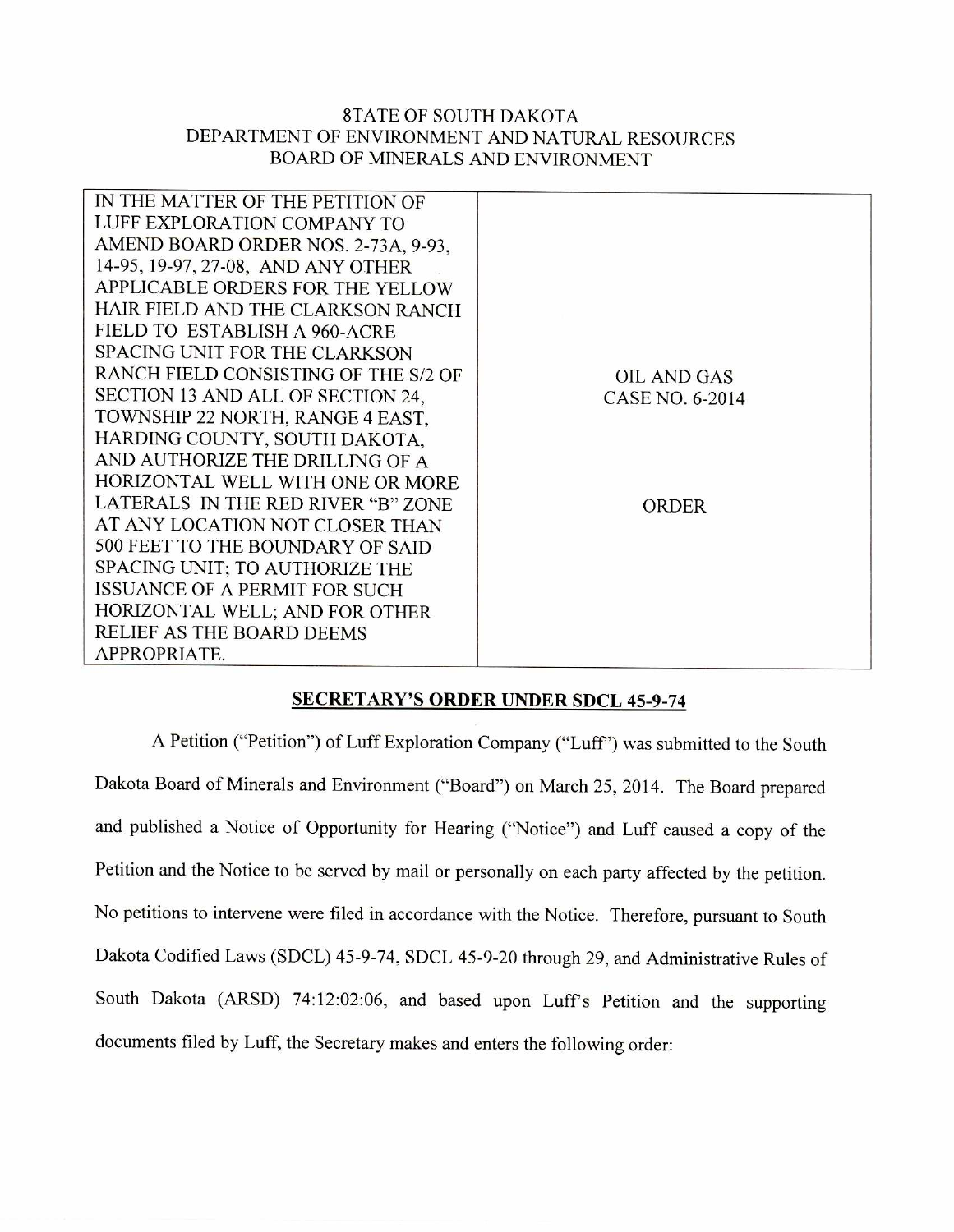Luff represents owners of interests in the oil and gas leasehold estate in all or portions of the S/2 of Section 13 and all of Section 24, Township 22 North, Range 4 East, Harding County, South Dakota.

Pursuant to Order Nos. 2-73A, 19-97 and 27-08, the S/2 of Section 13 is included within the Yellow Hair Field and all of Section 13, together with all of Section 18 of the same township, currently constitutes a 1280-acre spacing unit for the Yellow Hair Field. Pursuant to Order No. 9-93, all of Section 24 is included within the Clarkson Ranch Field and is spaced for vertical drilling in the Red River pool on the basis of 320 acres. Pursuant to Order No. 14-95, all of Section 24 currently constitutes a 640-acre spacing unit for the Red River "B" pool with up to two horizontal wells allowed to be drilled on the spacing unit.

Luff desires to drill a horizontal well in the Red River "B" Formation in a generally northwest/southeast orientation across the 960 acres included in the proposed spacing unit. The proposed spacing unit accommodates the wellbore planned by Luff and is also consistent with other spacing orders entered by the Board in the area.

Evidence submitted by Luff indicates the S/2 of Section 13 and all of Section 24 is likely to be productive of hydrocarbons from the same Red River "B" pool currently included within both the Yellow Hair Field and the Clarkson Ranch Field. However, the Travers 34-24 well in the SE/4 of Section 24 currently produces from the Red River "D" pool in the Clarkson Ranch Field and applicant therefore recommends that all of said lands be included in the Clarkson Ranch Field.

The 960-acre spacing unit recommended by Luff is not smaller than the maximum area that can be efficiently and economically drained by the proposed well and the size, shape and